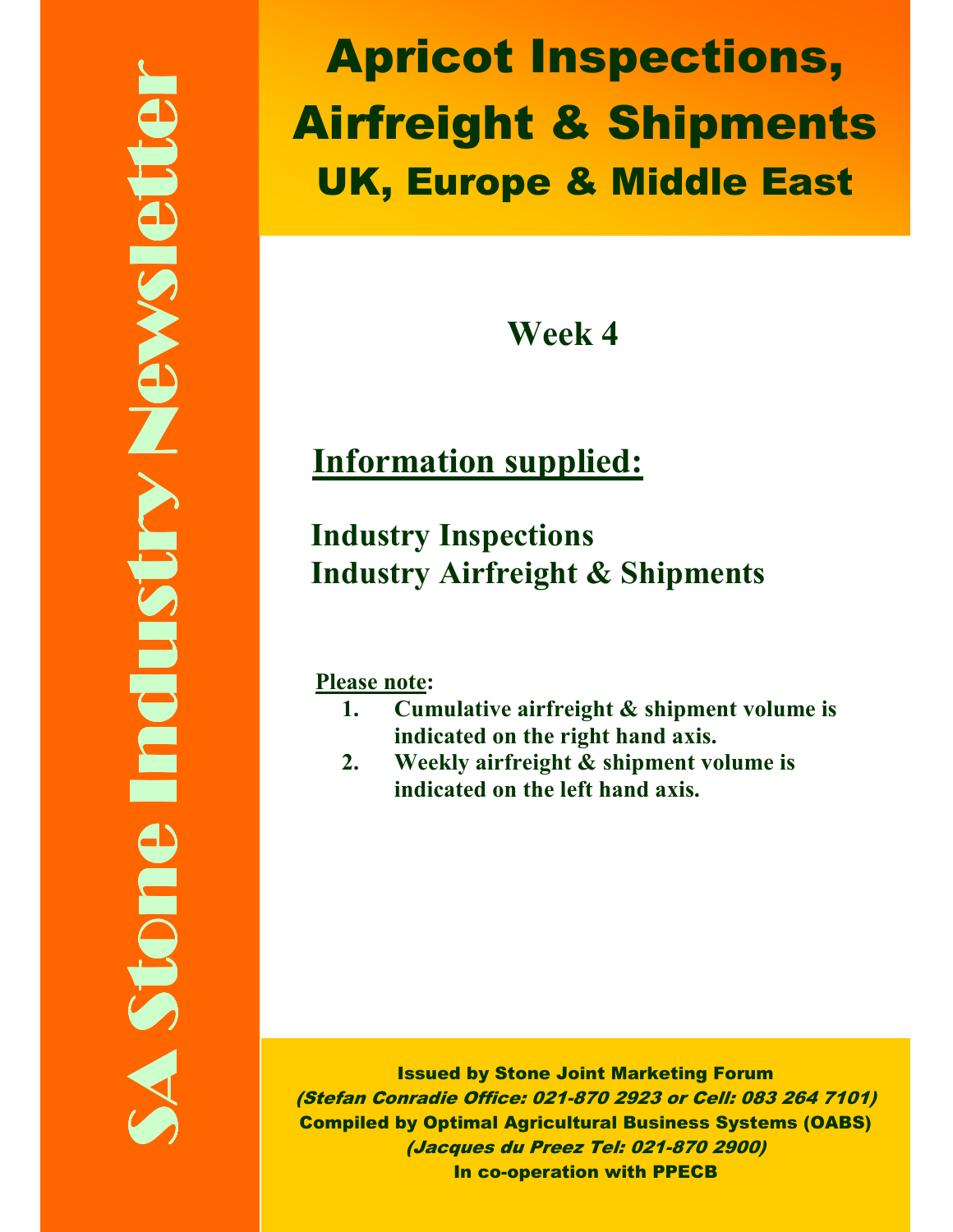# Stone Fruit Export Estimate: All Markets

|                     | Carton eq |           |            |            |            |               |       | <b>Est vs Previous</b> |
|---------------------|-----------|-----------|------------|------------|------------|---------------|-------|------------------------|
| Product             | (kg)      | 2005/2006 | 2006/2007  | 2007/2008  | 3 yr avg   | Est 2008/2009 |       | Season                 |
| <b>APRICOTS</b>     | 4.75      | 994.081   | 652.473    | 836.938    | 827.831    | 1.030.361     | 23%   | 193.424                |
| <b>NECTARINES</b>   | 2.5       | 1.549.864 | 1.864.043  | 1.966.136  | 1.793.348  | 1.912.548     | $-3%$ | $-53.589$              |
| <b>PEACHES</b>      | 2.5       | 585.603   | 794.946    | 991.496    | 790.682    | 934.910       | $-6%$ | $-56.586$              |
| <b>PLUMS/PRUNES</b> | 5.25      | 5.315.360 | 7.661.930  | 8.866.919  | 7.281.403  | 8.738.874     | $-1%$ | $-128.045$             |
| <b>Grand Total</b>  |           | 8.444.907 | 10.973.392 | 12,661,490 | 10.693.263 | 12,616,693    | 0%    | $-44.797$              |

### Apricot Export Estimate per Cultivar

|                              |           |           |           |          | Est <sub>1</sub> | <b>Est vs Previous</b> |        |
|------------------------------|-----------|-----------|-----------|----------|------------------|------------------------|--------|
| <b>Cultivar</b>              | 2005/2006 | 2006/2007 | 2007/2008 | 3 yr avg | 2008/2009        | <b>Season</b>          |        |
| <b>IMPERIAL/PALSTEYN</b>     | 581,062   | 383,222   | 477,070   | 480,452  | 606.891          | 129,821                | 27%    |
| <b>SUPER GOLD</b>            | 190.471   | 115,736   | 137,297   | 147,834  | 175.417          | 38,121                 | 28%    |
| <b>BEBECO</b>                | 119,269   | 66,824    | 99,354    | 95,149   | 101,193          | 1,838                  | 2%     |
| <b>SOLDONNE</b>              | 59,890    | 51,289    | 64,606    | 58,595   | 80.122           | 15,516                 | 24%    |
| <b>CHARISMA</b>              | 6,848     | 13,546    | 31,744    | 17,379   | 58,026           | 26.282                 | 83%    |
| <b>BULIDA</b>                | 7,175     | 5.081     | 17,554    | 9,937    | 1.406            | $-16.148$              | $-92%$ |
| <b>GRANDIR</b>               | 8,276     | 2,445     | 5,695     | 5,472    | 2,641            | $-3.054$               | -54%   |
| <b>EXPERIMENTAL APRICOTS</b> | 2,888     | 7,237     | 1,562     | 3,896    | 1,910            | 348                    | 22%    |
| <b>PEEKA</b>                 | 18,202    | 2,206     | 1,078     | 7,162    | 2,299            | 1,221                  | 113%   |
| <b>OTHER</b>                 |           | 4,886     | 978       | 1,955    | 456              | -522                   | $-53%$ |
| <b>Grand Total</b>           | 994.081   | 652.473   | 836.938   | 827.831  | 1.030.361        | 193.424                | 23%    |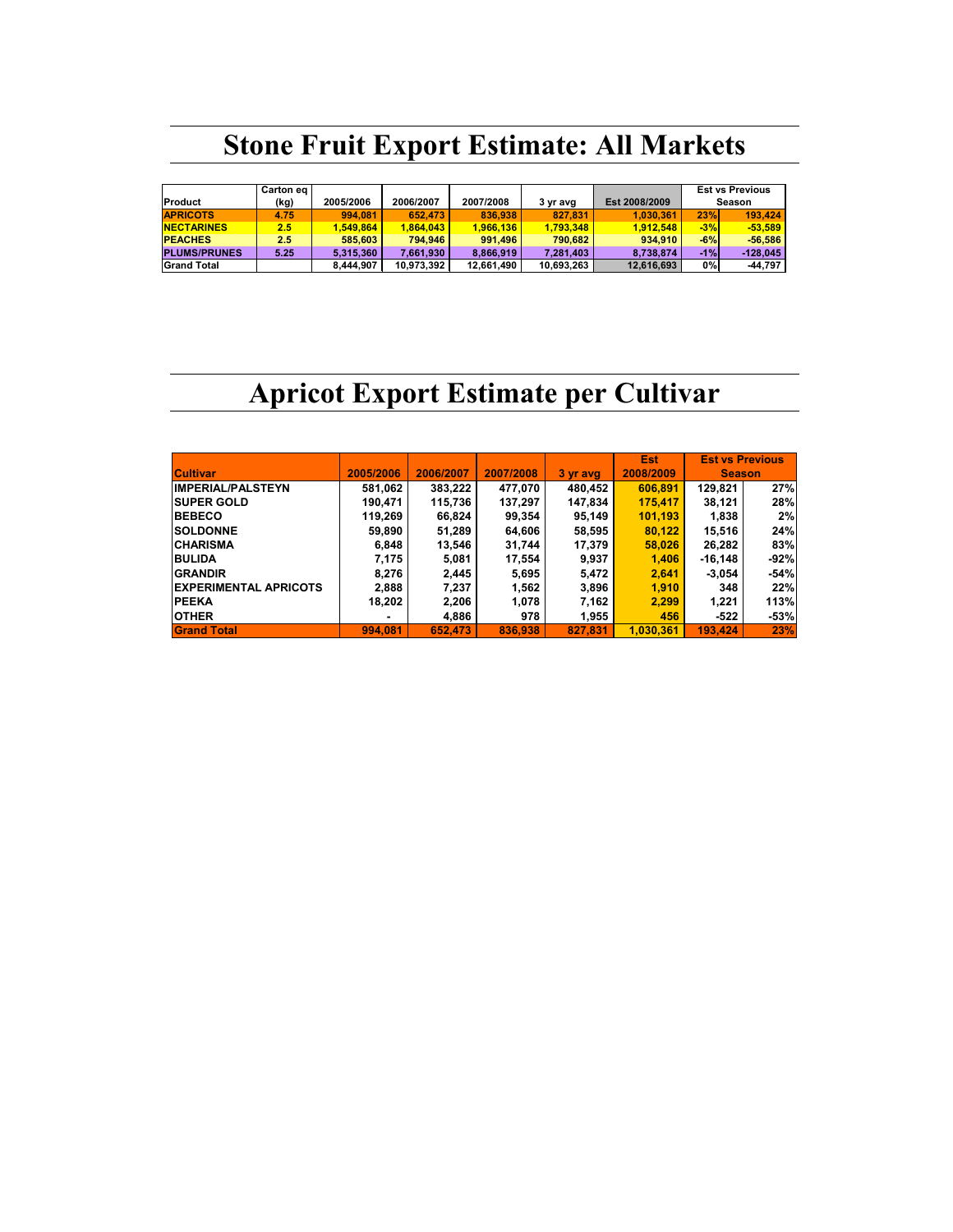

#### Apricots Passed For Export per cultivar Week 40-4

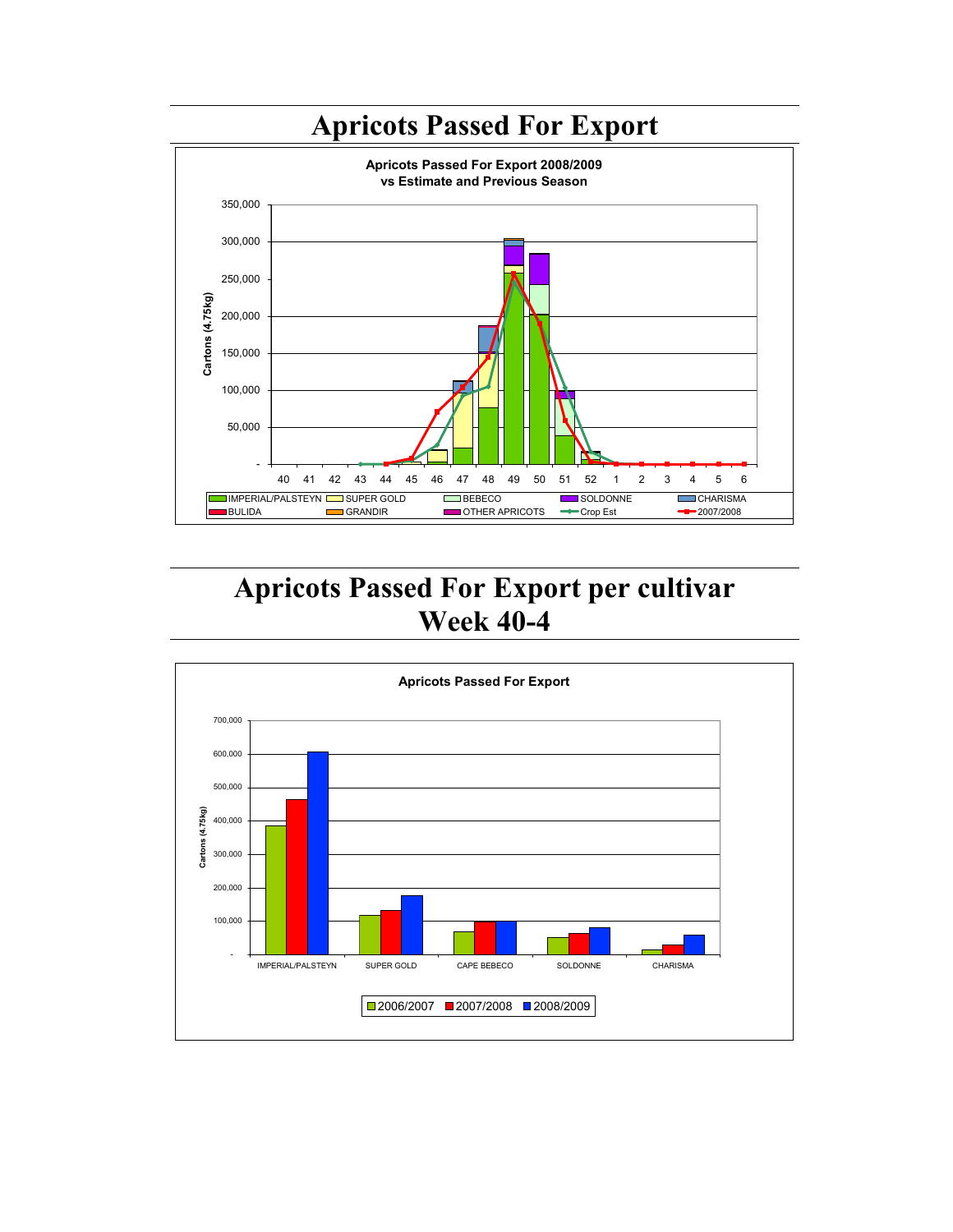### UK Market: Apricot Airfreight & Shipments



| <b>Weekly volumes</b>     | 2007/2008 2008/2009 Difference |         |        |         |  |
|---------------------------|--------------------------------|---------|--------|---------|--|
| Week 2                    |                                |         |        | #DIV/0! |  |
| <b>Cumulative volumes</b> |                                |         |        |         |  |
| Week 40 to 2              | 223.778                        | 263.171 | 39.393 | 18%l    |  |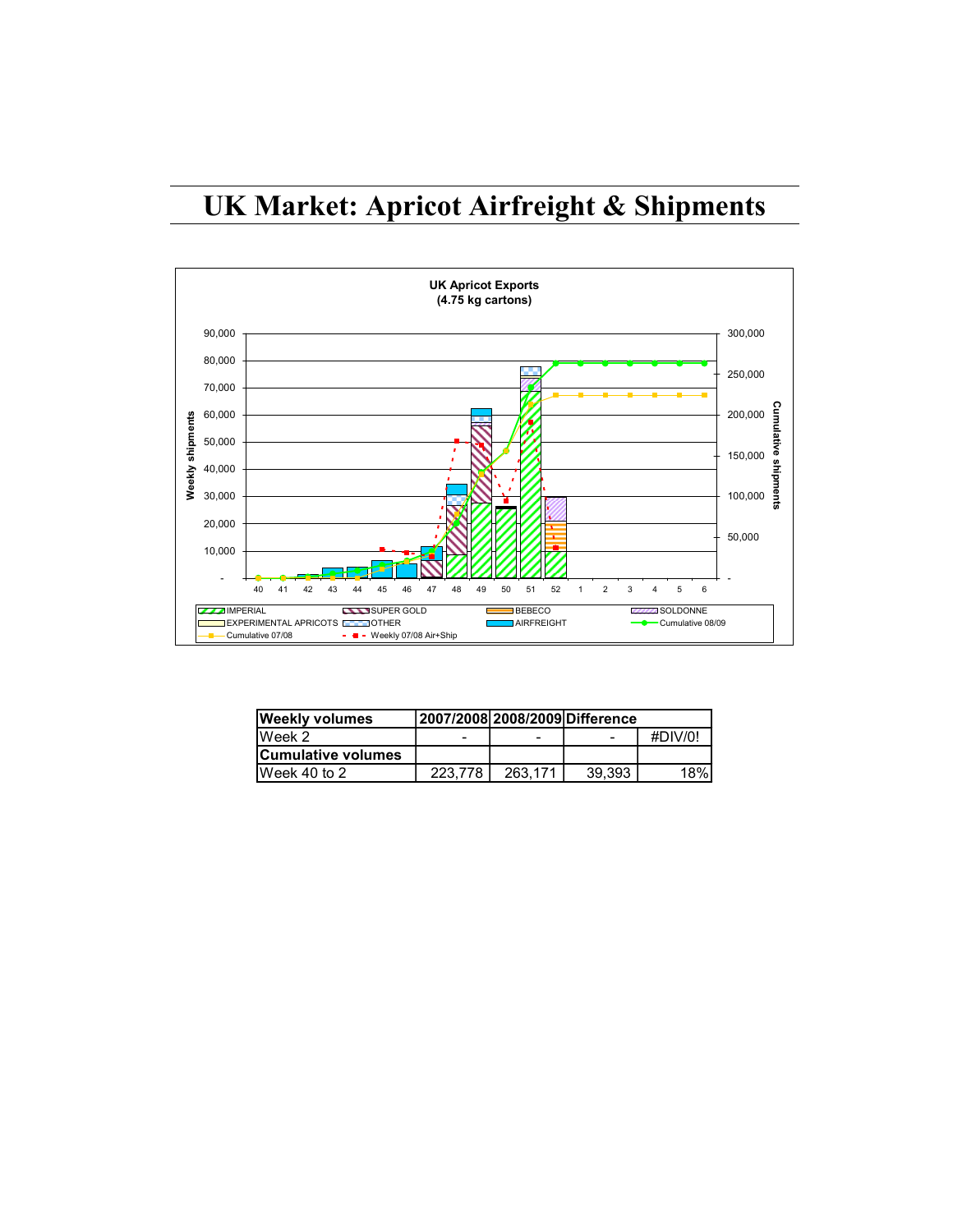#### European Market: Apricot Airfreight & Shipments



| <b>Weekly volumes</b>     |         |         | 2007/2008 2008 2009 Difference |         |  |
|---------------------------|---------|---------|--------------------------------|---------|--|
| Week 2                    | -       | -       | $\qquad \qquad \blacksquare$   | #DIV/0! |  |
| <b>Cumulative volumes</b> |         |         |                                |         |  |
| Week 40 to 2              | 422.230 | 586.925 | 164.696                        | 39%     |  |